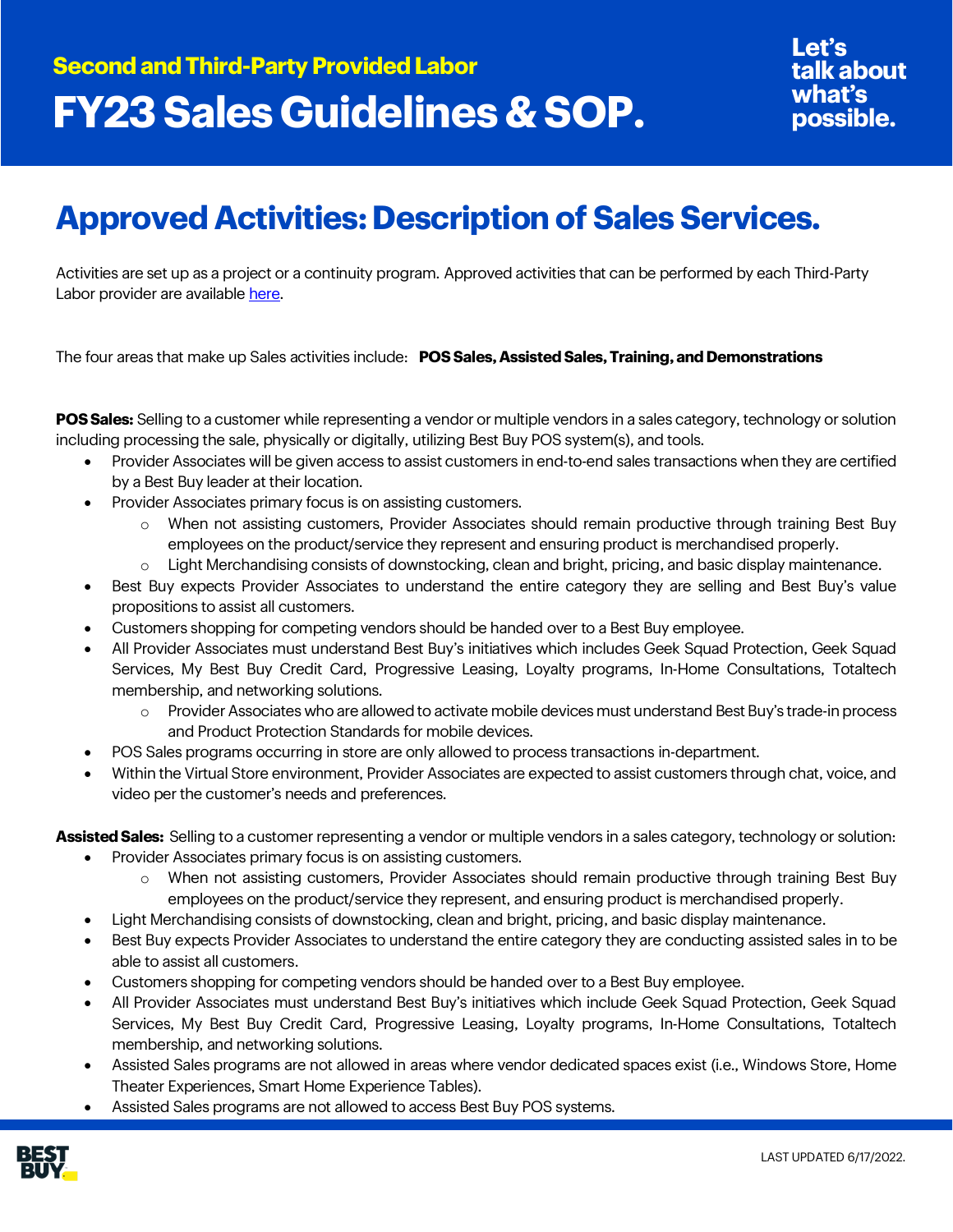**Training:** Engaging with Best Buy employees on the sales floor during business hours:

- Provider Associates primarily focus on raising awareness of vendor products and technologies.
	- o When there are no Best Buy employees available, Provider Associates should remain productive by doing light merchandising and giving general assistance to customers when needed.
- Light Merchandising consists of downstocking, clean and bright, pricing, and basic display maintenance.
- Training content must be approved by the Best Buy Category Sales Enablement team and always be interactive, concise, and relevant to Best Buy employees.
- Training of employees during store hours cannot interfere with the customer experience. If no employees are available, general customer assistance or light merchandising may be conducted.
- Leave behind training documents must be approved in writing by the Best Buy Category Sales Enablement team prior to program start.
- Team trainings must be coordinated and aligned with store leadership in advance.

**Demonstration:** Focused on sales of a specific product or technology by demonstrating its capabilities to customers and employees:

- Vendor will supply their own demo units or partners ahead of time with Corporate Teams and store leadership. Best Buy will not be responsible for storing any demonstration units and supporting materials.
- Provider Associates will stay near a specific area to encourage customers to learn about new technology through a hands-on experience.
- Demonstrations should take place at the front of store or in-department, whichever is a better customer experience, as determined by store leadership, to capture customer traffic with approved alignment with store leadership. If power is needed, partner with store leadership in determining in-store demo location. Power cords must be taped down or covered by mats to ensure there are no trip hazard for customers or employees.
- Vendor must supply their own three prong cords (rated to supply the required amperage of the powered items) that are in good condition. Good working condition is defined as not having cracks, frays, and no repairs exist (e.g., electrical tape applied to cover worn insulation).
	- o Power strips must be of an industrial grade (heavy duty and not a standard consumer grade).
- Provider Associates will need to partner with the store for trash disposal, but vendor must provide:
	- o Leak proof garbage containers made of appropriate material, such as rubber, if any liquids will be present
		- o Heavy duty bags that will not tear for any non-liquid materials
		- $\circ$  Separate garbage for customers if handing out cups, napkins, samples, etc.
- If Provider Associates leaves area for any reason, area must be attended by another person or equipment must be removed/powered down so as not to impose a danger to customers.
- Provider Associates will train employees and ensure product is merchandised properly during any applicable downtime.
	- o Light Merchandising consists of downstocking, clean and bright, pricing, and basic display maintenance.
- All Provider Associates must understand Best Buy's initiatives which include: Geek Squad Protection, Geek Squad Services, My Best Buy Credit Card, Loyalty programs, Totaltech membership, and networking solutions.
- Keep area clean and safe.
	- o Be aware and remedy trip hazards for customers and employees.
	- o Monitor your area for any slip hazards.
	- o Keep workspace organized and free of obstructions.
	- o Ensure the demo does not block any emergency exits.
- All demonstration materials and food supplies must be carried into the store and left with Provider Associate at the end of each shift.
- Food and beverage demonstrations are ones where food is made/processed/prepared as part of the demonstration.